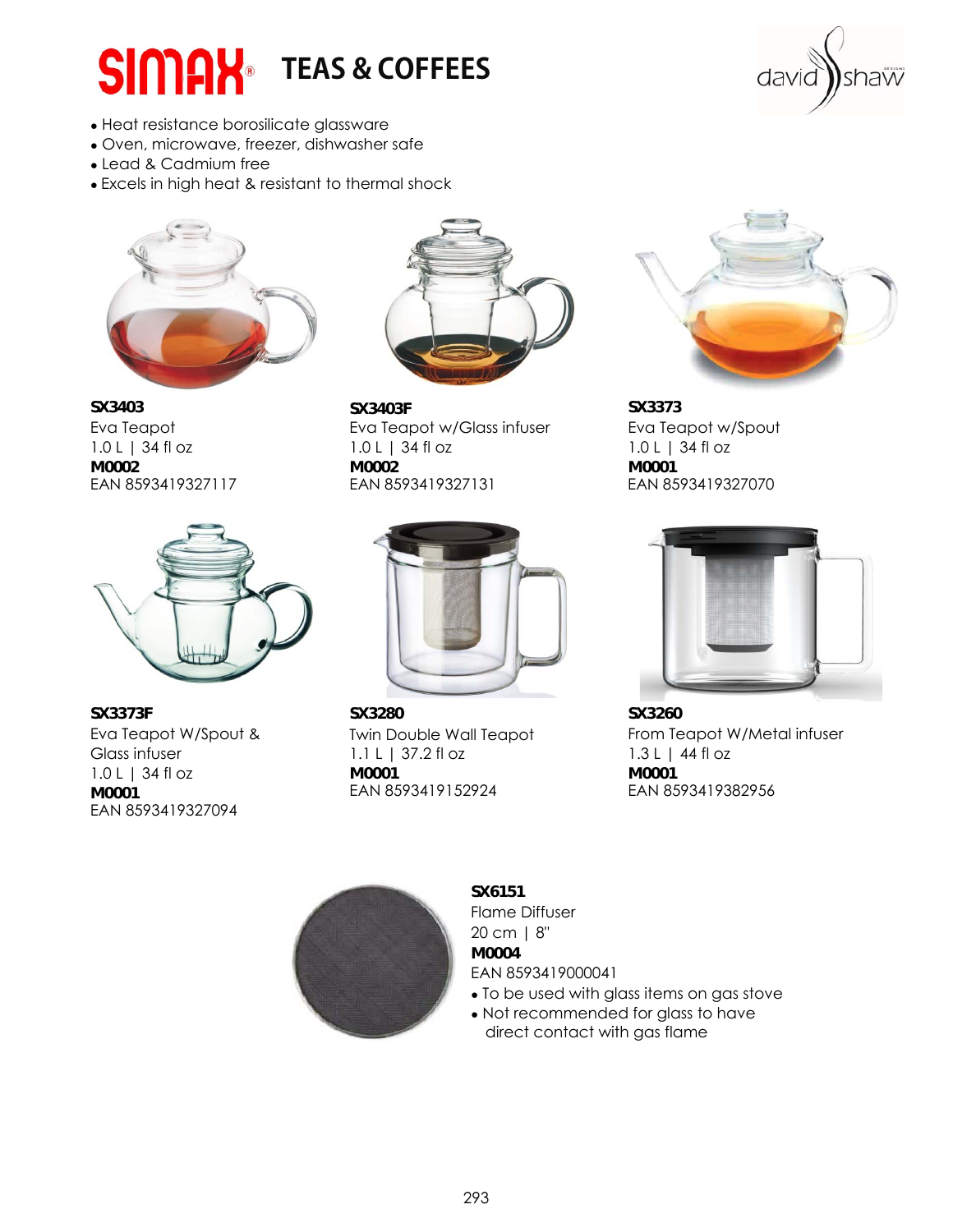







**SX22026 SX26424 SX26124**  Irish Coffee Mug S/6 Karina Mug S/4 Lyra Mug S/4 250 ml | 8.45 fl oz 350 ml | 11.84 fl oz 400 ml | 1.35 fl oz **M0002 M0002 M0002**  EAN 8593419184468 EAN 8593419185007 EAN 8593419184970





**SX21522 SX23222 SX23422**  Dual Double Wall Glass St/2 Twin Double Wall Mug S/2 Twin Double Wall Glass S/2 300 ml | 10.14 fl oz 200 ml | 6.76 fl oz 200 ml | 6.76 fl oz **M0002 Gift Box M0002 Gift Box M0002 Gift Box** EAN 8593419152986 EAN 8593419152948 EAN 8593419152955



**SX24524 SX26824 SX20226**  250 ml | 8.45 fl oz 80 ml | 2.75 fl oz 200 ml **M0001 Gift Box M0001 Gift Box M0002**  EAN 8593419185304





**SX26224 SX179 SX26922**  Orion Mug S/4 Tea For One - Lyra Mug Trom Mug S/2 300 ml | 10.14 fl oz w/Stainless steel infuser & glass lid 300 ml | 10.14 fl oz **M0002 11.84 fl oz M0002 <b>M0004 Gift Box**<br> **EAN 8593419184987 M0002 Gift Box EAN 8593419915 M0002 Gift Box** EAN 8593419915642 EAN 8593419185151





Eva Cup & Saucer S/4 Presso Espresso Cup & Saucer S/4 Tea Glass Conical W/Handle S/6





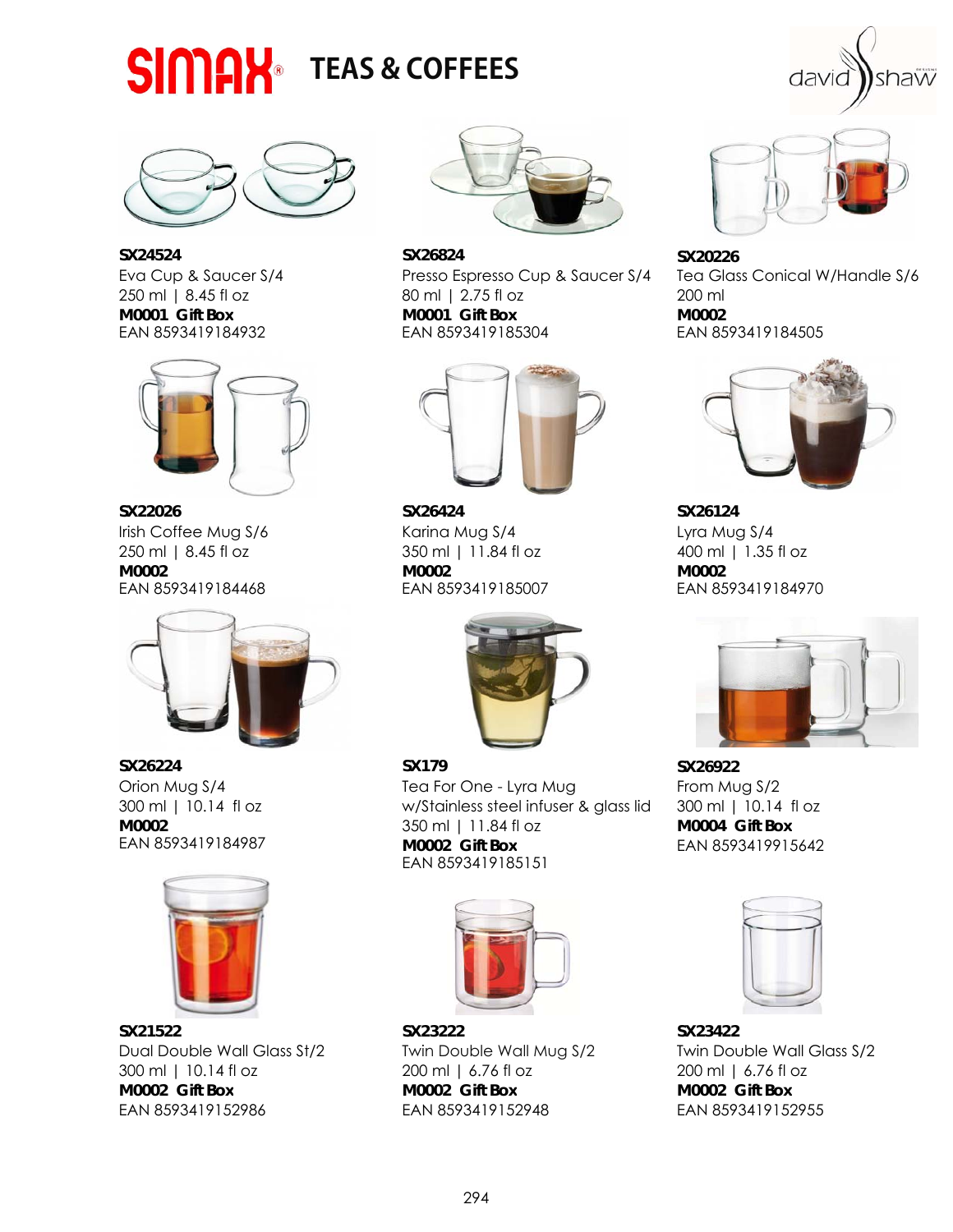## **SIMAX** PITCHERS & CARAFE





**SX2546** Viva Carafe Indis Carafe 2.25 L | 1.3 Qt 1.0 L | 1.05 Qt **M0001 Gift Box M0001 Gift Box EAN 8593419184024** EAN 8593419185724 **BEAN 8593419185724** 



**SX2543**  w/Stainless Steel Lid 31 x 9 cm | 12.2" x 3.5"

- 
- Pour without removing lid
- Cold Storage Safe





**SX20030 SX20020 SX20010**  500 ml | 17 fl oz  $1.0 L$  | 34 fl oz  $1.5 L$  | 51 fl oz  $1.5 L$  | 51 fl oz **M0006 M0006 M0006** EAN 8593419991134 EAN 8593419991110 EAN 8593419991097



**SX10020 SX10010**  Rondo Carafe 0.5L Bulk Rondo Carafe 1L Bulk 500 ml | 17 fl oz 1.0 L | 34 fl oz **M0006 M0006 M0006 EAN 8593419991059** EAN 8593419991073



**SX20070 SX20050 SX20060 M0006 M0006 M0006** EAN 8593419991257 EAN 8593419991219 EAN 8593419991233







Agra Pitcher 2.5L Bulk Cylinder Pitcher 1L Bulk Cylinder Pitcher 2L Bulk Agra Pitcher 2.5L Bulk Cylinder Pitcher 1L Bulk Cylinder Pitcher 2L Bulk<br>2.5 L | 84.5 fl oz 1.0 L | 34 fl oz 2 L | 67.6 fl oz



Klasik Pitcher 0.5L Bulk Klasik Pitcher 1L Bulk Klasik Pitcher 1.5L Bulk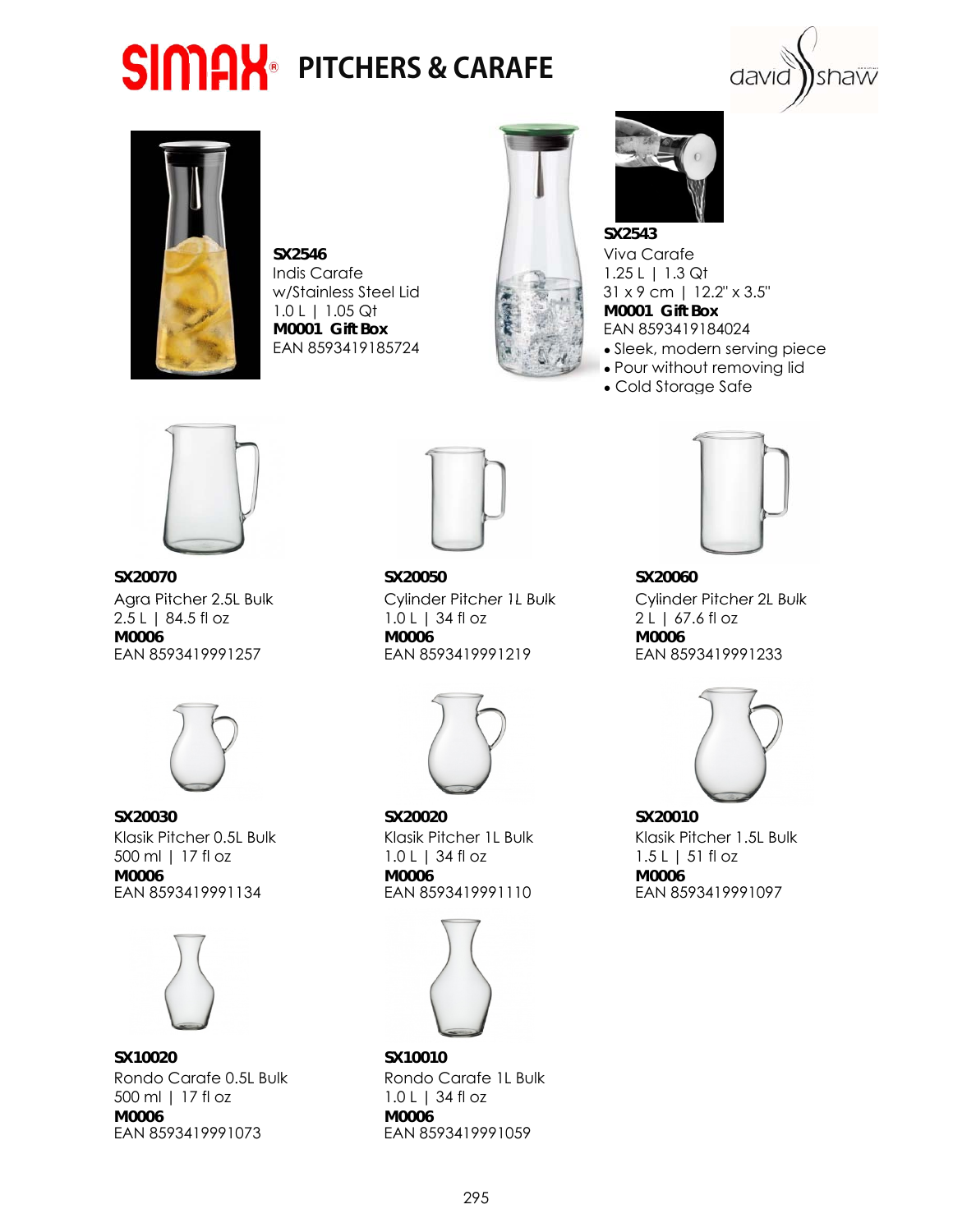## **SIMAX** COOKING JUGS & STORAGE





**SX3853 SX3843 SX3283**  Measuring Cup 0.5L Measuring Cup 1L Fat Separator 1L 500 ml | 17 fl oz 1.0 L | 34 fl oz 1.0 L | 34 fl oz **M0002 M0002 M0001** EAN 8593419327704 EAN 8593419327728 EAN 8593419327681







**SX5162C SX5152C SX5142C**  500 ml | 17 fl oz 800 ml | 27 fl oz 1.4 L | 47.3 FL OZ **M0006 M0006 M0006** EAN 8593419208119 EAN 8593419208089 EAN 8593419208096 EAN 85934192081198593419208096Cylinder Storage Jar W/Lid 0.5L Cylinder Storage Jar W/Lid 0.8L Cylinder Storage Jar W/Lid 1.4L







**SX5132C SX113**  1.8 L | 61 fl oz 0.35 L, 1L, 2L **M0006 M0001** Cylinder Storage Jar W/Lid 1.8L Bulk



EAN 8593419250965 Pump Airtight Storage Containers Set/3

- Heat resistance borosilicate glassware
- Oven, microwave, freezer, dishwasher safe
- Lead & Cadmium free
- Excels in high heat & resistant to thermal shock